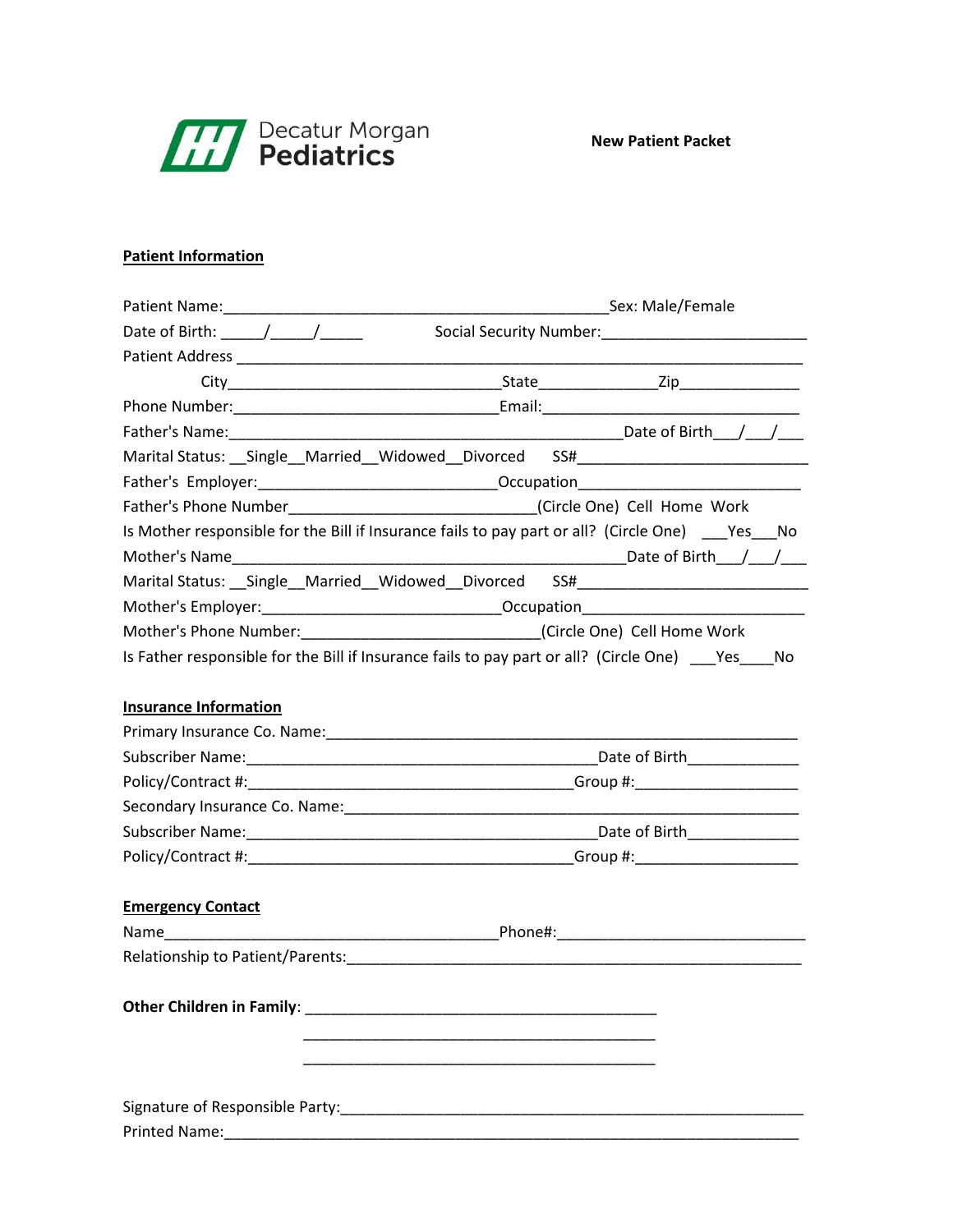

**Initial History Questionaire**

|                                                                                                                                                                                                                       |                                                                                                                                                                 |     | DOB: \_______________ Age Today: \______Years_____Month          |  |  |
|-----------------------------------------------------------------------------------------------------------------------------------------------------------------------------------------------------------------------|-----------------------------------------------------------------------------------------------------------------------------------------------------------------|-----|------------------------------------------------------------------|--|--|
|                                                                                                                                                                                                                       |                                                                                                                                                                 |     | _Today's Date____________________                                |  |  |
| <b>Household Information:</b><br>Please list those living in the child's home:                                                                                                                                        |                                                                                                                                                                 |     |                                                                  |  |  |
| Name                                                                                                                                                                                                                  | Relationship to Child                                                                                                                                           | AGE | <b>Health Problems</b>                                           |  |  |
|                                                                                                                                                                                                                       |                                                                                                                                                                 |     |                                                                  |  |  |
|                                                                                                                                                                                                                       |                                                                                                                                                                 |     |                                                                  |  |  |
|                                                                                                                                                                                                                       |                                                                                                                                                                 |     |                                                                  |  |  |
|                                                                                                                                                                                                                       |                                                                                                                                                                 |     |                                                                  |  |  |
| Any siblings not listed (not living with your?) If so, list their names, ages, where they live                                                                                                                        |                                                                                                                                                                 |     |                                                                  |  |  |
| Name                                                                                                                                                                                                                  | Relationship                                                                                                                                                    | Age | Place of Residence                                               |  |  |
|                                                                                                                                                                                                                       |                                                                                                                                                                 |     |                                                                  |  |  |
|                                                                                                                                                                                                                       |                                                                                                                                                                 |     |                                                                  |  |  |
| <b>Birth History Information:</b><br>*Birth Weight_________Was the baby born at term?_____or ____Weeks Delivery: ________Vaginal_____Cesarean                                                                         | Any prenatal or neonatal complications?<br><u> and the complications</u> and the contractions of the contract of the contract of the contract of the contract o |     |                                                                  |  |  |
| *During pregnancy, did mother ______Use Tobacco _______Drink Alcohol ______Use prenatal Vitamins<br>Use drugs or other medications What Medications [19] North Contractor Contractor Contractor Contractor Contractor |                                                                                                                                                                 |     |                                                                  |  |  |
| *Was initial feeding by _______Formula __________Breat Milk How long Breatfed ________________________________                                                                                                        |                                                                                                                                                                 |     |                                                                  |  |  |
| *Did your baby fo home with mother from the hospital? ______Yes _____No Details_______________________________                                                                                                        |                                                                                                                                                                 |     |                                                                  |  |  |
| General<br>* Do you consider your child to be in good health? Pessan No If no explain: Person number 2014                                                                                                             |                                                                                                                                                                 |     |                                                                  |  |  |
|                                                                                                                                                                                                                       |                                                                                                                                                                 |     |                                                                  |  |  |
| *Has your child had any surgery? __ Yes __ No Explain                                                                                                                                                                 |                                                                                                                                                                 |     | <u> 1989 - Johann John Stone, Amerikaansk politiker (* 1989)</u> |  |  |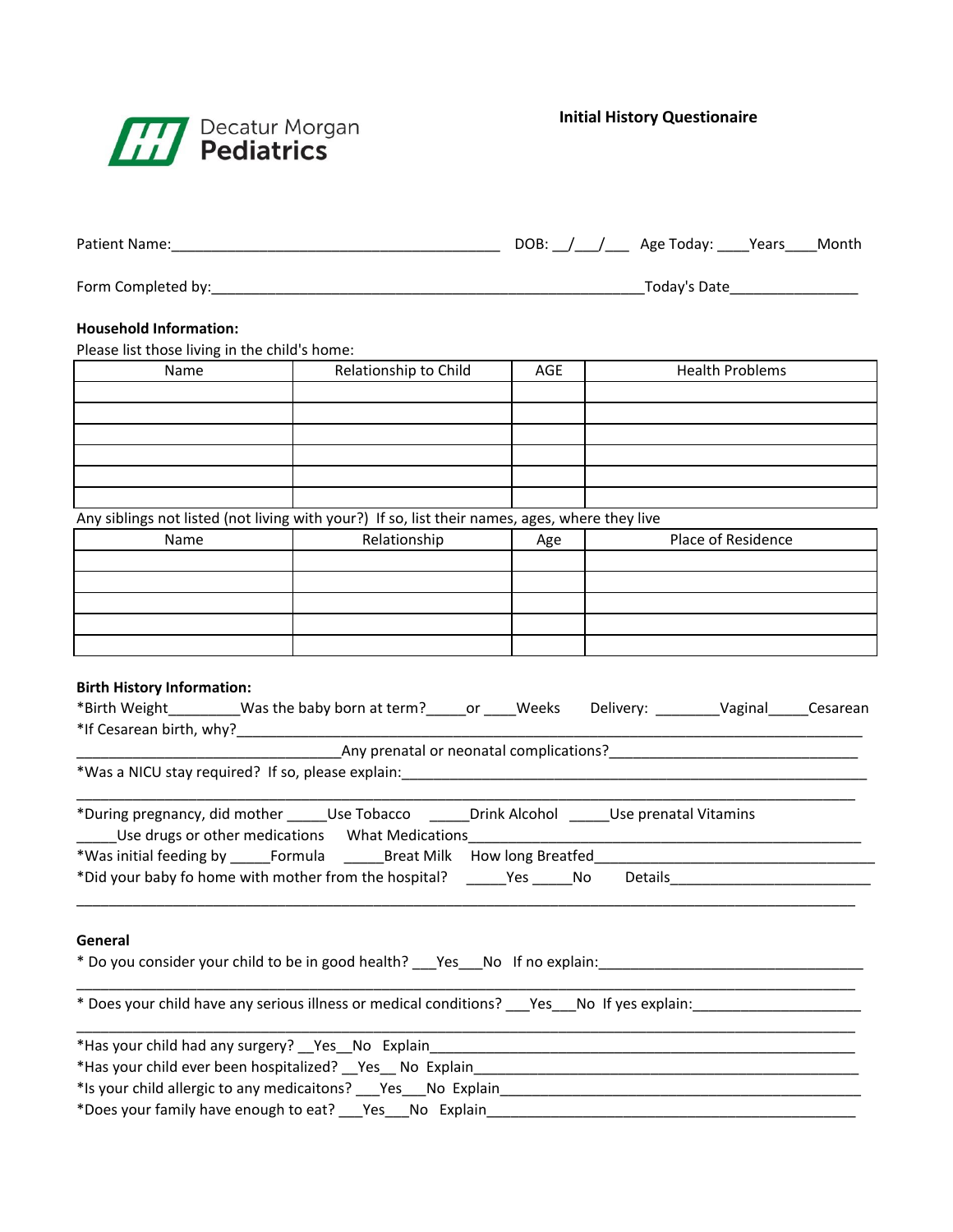

## *AUTHORIZATION TO DISCLOSE HEALTH INFORMATION*

*I authorize the use or disclosure of my protected health information (PHI) as described. I understand that the information I authorize a person or entity to receive may be re-disclosed and is no longer protected by federal privacy regulations.*

| Patient Name: Names                                                                                                                                                                                                                                                                                                                                                                                                                                                                                                                                                                                                                                                                                                      | $DOB$ $SS\#$                              |  |
|--------------------------------------------------------------------------------------------------------------------------------------------------------------------------------------------------------------------------------------------------------------------------------------------------------------------------------------------------------------------------------------------------------------------------------------------------------------------------------------------------------------------------------------------------------------------------------------------------------------------------------------------------------------------------------------------------------------------------|-------------------------------------------|--|
| I hereby authorize Decatur Morgan Pediatrics to ___release to and/or ____obtain from the<br>following information pertaining to my treatment:                                                                                                                                                                                                                                                                                                                                                                                                                                                                                                                                                                            |                                           |  |
| <b>Release to or Obtain from:</b>                                                                                                                                                                                                                                                                                                                                                                                                                                                                                                                                                                                                                                                                                        |                                           |  |
|                                                                                                                                                                                                                                                                                                                                                                                                                                                                                                                                                                                                                                                                                                                          |                                           |  |
| <b>Release or Obtain the following Information:</b>                                                                                                                                                                                                                                                                                                                                                                                                                                                                                                                                                                                                                                                                      |                                           |  |
| <b>Progress Notes</b> ____History & Physical ____Lab ____Immunization Records<br><b>____Discharge Summary _____Pathology Report _____Referrals _____Imaging Report</b><br><b>Entire Medical Record</b>                                                                                                                                                                                                                                                                                                                                                                                                                                                                                                                   |                                           |  |
| The purpose for this disclosure?<br><u> </u>                                                                                                                                                                                                                                                                                                                                                                                                                                                                                                                                                                                                                                                                             |                                           |  |
| Please Fax records to: 256-973-5865 or mail to: Decatur Morgan Pediatrics                                                                                                                                                                                                                                                                                                                                                                                                                                                                                                                                                                                                                                                | 1215 $7th$ Street SE<br>Decatur, Al 35601 |  |
| I understand that the information in my health record may include information relating to sexually transmitted disease, acquired immunodeficiency<br>syndrome (AIDS), or human immunodeficiency virus (HIV). It may also include information about behavioral or mental health services for alcohol<br>or drug abuse. I understand that authorizing the disclosure is voluntary. I can refuse to sign this authorization. I need not sign this form in order to<br>assure treatment. I understand I may inspect or copy the information to be used on disclosure as provided in CFR164.524. If I have questions about<br>disclosure of my health records, I may contact the Health Information Director at 256-973-6175. |                                           |  |
| REVOCATION: This authorization to release confidential information may be revoked by me, in writing, at any time, except to the extent that action<br>has already been taken. Said revocation is to be presented to the Medical Records Department. I understand that the revocation will not apply to my<br>insurance company when the law provides my insurer with the right to contest a claim under my policy. Unless otherwise revoked, the information will                                                                                                                                                                                                                                                        |                                           |  |

*expire on the following date, event or condition:\_\_\_\_\_\_\_\_\_\_\_\_\_\_\_\_\_\_\_\_\_\_\_\_\_\_\_\_\_\_\_\_\_\_\_\_\_\_\_\_\_\_\_\_\_\_\_\_\_\_\_\_\_\_\_\_\_\_\_\_\_\_\_\_\_\_\_\_\_\_\_\_\_\_\_\_\_\_\_\_\_\_\_\_ If I fail to specify an expiration date, event or condition this authorization will expire in 6 months from the date of signing.*

*It is often necessary to release your health information via fax or other electronic submission when it is needed for continuing care. We confirm receipt of information when it is faxed. I authorize transmission of my health records in situations where this information is needed for continuing care. I understand that as the recipient, I am responsible for the security of these medical records copies and the health information contained therein, whether in paper format or a CD/DVD*

| Signature of Patient / Representative: | Date |  |
|----------------------------------------|------|--|
| <b>Relationship to Patient?</b>        |      |  |
| Witness Signature:                     | Date |  |